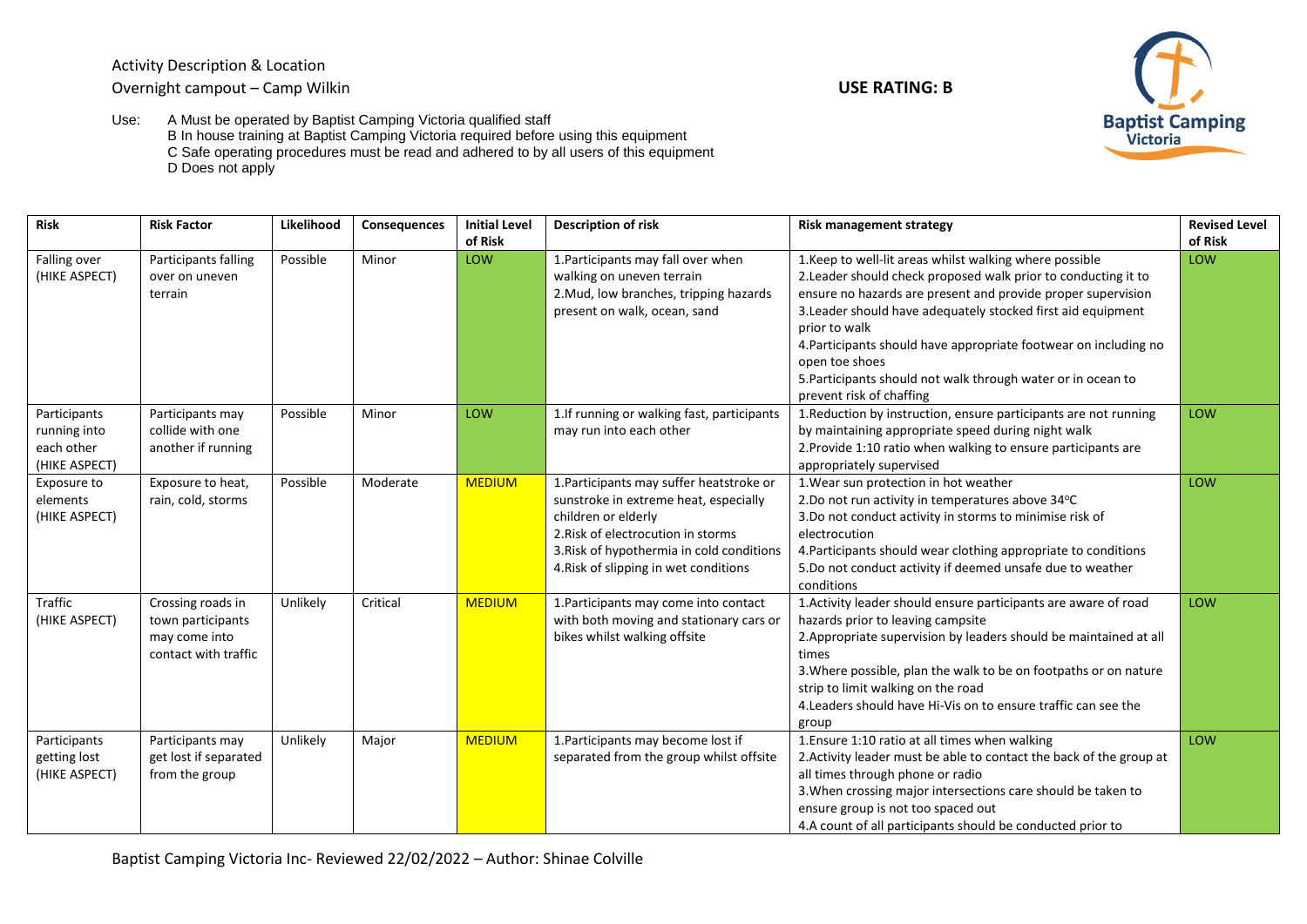|                             |                                     |          |          |               |                                                                     | conducting the walk, during the walk, and upon return to camp                                    |     |
|-----------------------------|-------------------------------------|----------|----------|---------------|---------------------------------------------------------------------|--------------------------------------------------------------------------------------------------|-----|
| <b>Carrying Pack</b>        | Participants may                    | Possible | Moderate | <b>MEDIUM</b> | 1. If pack is too heavy it will hurt                                | 1. Ensure participants do not carry more than 10-20% of their                                    | LOW |
| (HIKE ASPECT)               | hurt their backs or                 |          |          |               | participants                                                        | body weight on hike                                                                              |     |
|                             | bodies carrying                     |          |          |               | 2. Incorrectly fitting pack will cause                              | 2. Activity leader to instruct participants on how to fit pack                                   |     |
|                             | packs                               |          |          |               | injury to participant                                               | correctly to them to minimise risk of injury                                                     |     |
| Fatigue (HIKE               | Participants may                    | Possible | Moderate | <b>MEDIUM</b> | 1. Participants may become careless due                             | 1. Ensure participants have adequate sleep prior to commencing                                   | LOW |
| ASPECT)                     | become injured due                  |          |          |               | to fatigue causing injury                                           | walk                                                                                             |     |
|                             | to fatigue                          |          |          |               |                                                                     | 2.All participants should have water with them and appropriate                                   |     |
|                             |                                     |          |          |               |                                                                     | food for activity level                                                                          |     |
|                             |                                     |          |          |               |                                                                     | 3. Hike should include regular breaks to minimise risk of fatigue to                             |     |
|                             |                                     |          |          |               |                                                                     | participants                                                                                     |     |
|                             |                                     |          |          |               |                                                                     | 4.Assessment of skill level should be conducted prior to hike and                                |     |
|                             |                                     |          |          |               |                                                                     | then adjusted accordingly to suit groups skills                                                  |     |
| Injury from                 | Injury to                           | Likely   | Moderate | <b>MEDIUM</b> | 1. Participants may fall over loose wood                            | 1. Activity leader should ensure no loose wood is around fire pit                                | LOW |
| loose firewood              | participants or                     |          |          |               | on ground around campfire                                           | that poses tripping hazard                                                                       |     |
| around campfire             | leaders from                        |          |          |               | 2.If wood is not placed into fire pit                               | 2. Participants must be instructed to walk around campfire pit,                                  |     |
| (CAMPFIRE)                  | firewood in fire or                 |          |          |               | correctly there is a risk of participants                           | not run                                                                                          |     |
|                             | around                              |          |          |               | becoming caught on wood as they go                                  | 3. Activity leader must be the only one to put wood on the fire &                                |     |
|                             |                                     |          |          |               | past                                                                | should do so in a safe manner that does not leave wood sticking                                  |     |
|                             |                                     |          |          |               |                                                                     | out                                                                                              |     |
| Tripping in the             | Injury to participant               | Rare     | Major    | LOW           | 1. Exposure to heat/flames if participant                           | 1. Turn on all lighting available around campfire pit at night                                   | LOW |
| dark (CAMPFIRE)             | if they fall into pit,              |          |          |               | trips in the dark causing mild to severe                            | 2. Participants should have independent light source with them                                   |     |
|                             | or near pit in dark                 |          |          |               | injury                                                              | when going to campfire pit at night                                                              |     |
|                             |                                     |          |          |               |                                                                     | 3. Activity leader should instruct participants to walk around                                   |     |
|                             |                                     |          |          |               |                                                                     | campfire pit                                                                                     |     |
|                             |                                     |          |          |               |                                                                     | 4. Adequately stocked first aid kit should be available at all times                             |     |
|                             |                                     |          |          |               |                                                                     | 5. Participants should all have appropriate footwear on                                          |     |
| Flying sparks<br>(CAMPFIRE) | Injury to                           | Possible | Moderate | <b>MEDIUM</b> | 1. Participants becoming burnt from<br>sparks flying off main blaze | 1. Ensure participants maintain distance from campfire pit to                                    | LOW |
|                             | participants from<br>sparks, sparks |          |          |               | 2. Secondary fires starting from sparks                             | prevent flying sparks hitting them<br>2. Participants should all be wearing appropriate footwear |     |
|                             | causing secondary                   |          |          |               | catching nearby fuel on fire                                        | 3. Activity leader should ensure there is no fuel within 2m of                                   |     |
|                             | blazes nearby                       |          |          |               |                                                                     | campfire pit that may catch alight from sparks                                                   |     |
| Exposure to                 | Exposure to heat,                   | Possible | Moderate | <b>MEDIUM</b> | 1. Participants may suffer heatstroke or                            | 1. Wear sun protection in hot weather                                                            | LOW |
| elements                    | rain, cold, storms                  |          |          |               | sunstroke in extreme heat, especially                               | 2.Do not run activity in temperatures above 34°C                                                 |     |
| (CAMPFIRE)                  |                                     |          |          |               | children or elderly                                                 | 3.Do not conduct activity in storms to minimise risk of                                          |     |
|                             |                                     |          |          |               | 2. Risk of electrocution in storms                                  | electrocution                                                                                    |     |
|                             |                                     |          |          |               | 3. Risk of hypothermia in cold conditions                           | 4. Participants should wear clothing appropriate to conditions                                   |     |
|                             |                                     |          |          |               | 4. Risk of slipping in wet conditions                               | 5.Do not conduct activity if deemed unsafe due to weather                                        |     |
|                             |                                     |          |          |               |                                                                     | conditions                                                                                       |     |
| Campfire blaze              | Sudden change of                    | Possible | Moderate | <b>MEDIUM</b> | 1. Sudden wind change may cause fire                                | 1. Ensure water source nearby to quickly extinguish fire                                         | LOW |
|                             |                                     |          |          |               |                                                                     |                                                                                                  |     |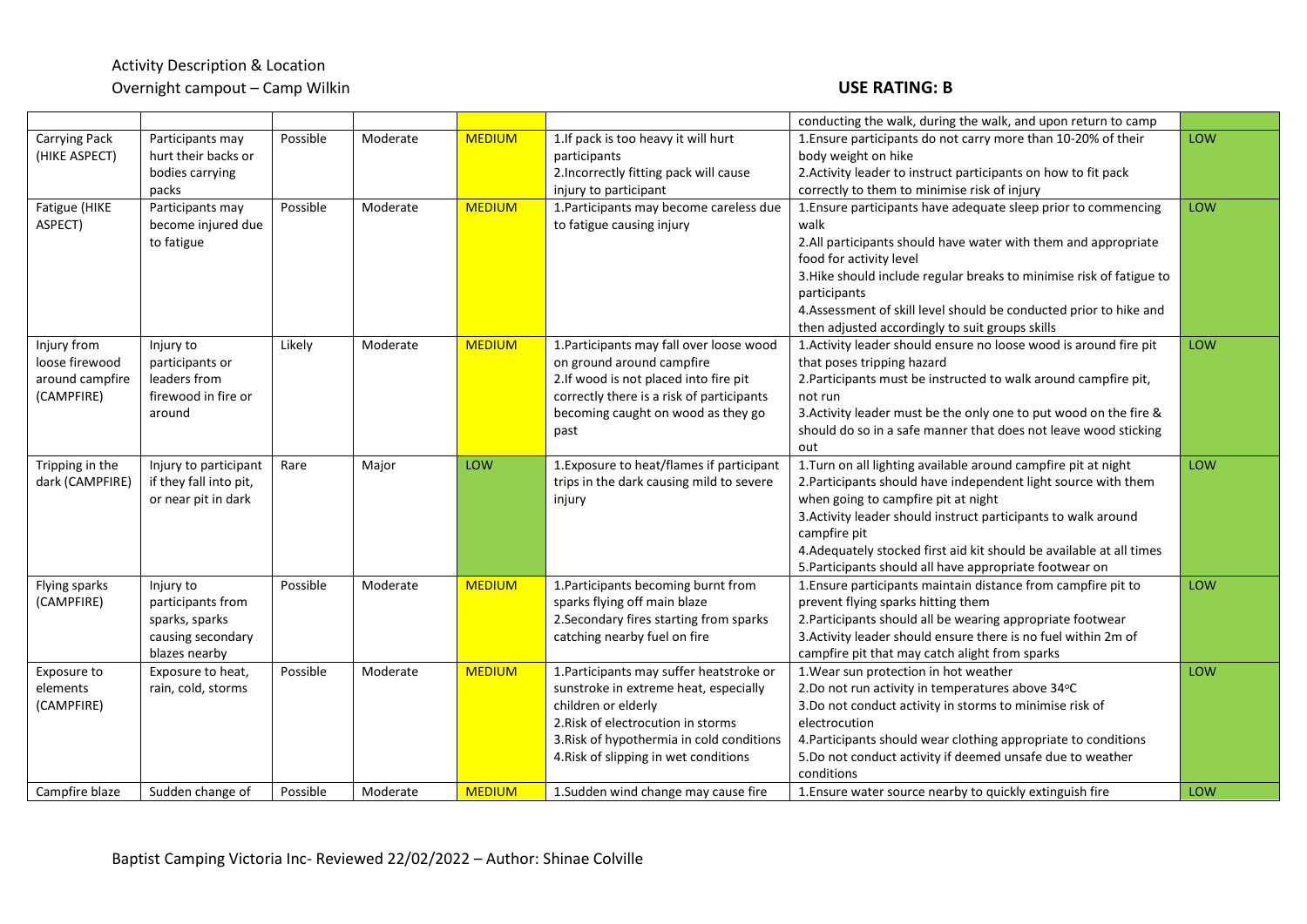| out of control  | wind or strong        |          |          |               | to become out of control and spread          | 2. Monitor weather conditions prior to lighting fire & during        |     |
|-----------------|-----------------------|----------|----------|---------------|----------------------------------------------|----------------------------------------------------------------------|-----|
| (CAMPFIRE)      | wind, too much        |          |          |               | 2. Too much fuel on fire may cause fire      | campfire                                                             |     |
|                 | fuel, inappropriate   |          |          |               | to become large and out of control           | 3. Limit and monitor wood on fire to ensure it stays small and in    |     |
|                 | lighting place        |          |          |               | 3. If fire is lit outside of fire pit it may | control                                                              |     |
|                 |                       |          |          |               | cause secondary fires and become out         | 4. Only light fires in designated fire pit                           |     |
|                 |                       |          |          |               | of control                                   |                                                                      |     |
| Smoke           | Smoke from fire       | Possible | Minor    | LOW           | 1. Risk of asthma or respiratory             | 1. Ensure all participants with asthma have preventers with them     | LOW |
| inhalation      |                       |          |          |               | conditions to both leaders and               | 2.Do not put green wood, leaves or anything that smokes a lot        |     |
| (CAMPFIRE)      |                       |          |          |               | participants from breathing in smoke         | when participants are at campfire                                    |     |
|                 |                       |          |          |               | from campfire                                | 3. Monitor wind direction and conditions to prevent risk of smoke    |     |
|                 |                       |          |          |               |                                              | inhalation                                                           |     |
| Food allergies  | Allergic reaction to  | Rare     | Critical | LOW           | 1. Risk of allergic reaction from cross      | 1. Ensure participants do not share food                             | LOW |
| (COOKING)       | foods cooked          |          |          |               | contamination                                | 2. Activity leader should monitor all foods eaten by participants    |     |
|                 |                       |          |          |               |                                              | and be aware of all potential allergies                              |     |
| Trangia cooking | Burns to              | Possible | Major    | <b>MEDIUM</b> | 1. Particiapnts may burn themselves on       | 1. Ensure rope is around each trangia to mark where it is            | LOW |
| (COOKING)       | participants, spilled |          |          |               | trangia                                      | 2. No one should walk in rope                                        |     |
|                 | fuel                  |          |          |               | 2. Fuel spilled around trangia may cause     | 3. Ensure adequate lighting around trangia (natural or artificial)   |     |
|                 |                       |          |          |               | out of control fire as it spreads            | 4.All fuel should be stored away from trangia to prevent spills      |     |
|                 |                       |          |          |               |                                              | nearby                                                               |     |
|                 |                       |          |          |               |                                              | 5. Let trangia burn out, do not try to extinguish when cooking is    |     |
|                 |                       |          |          |               |                                              | finished                                                             |     |
| Animals         | Stings by ants,       | Possible | Minor    | LOW           | 1. Participants may be bitten by animals     | 1.Reduction by instruction                                           | LOW |
| (SLEEPOVER)     | snakes, spiders,      |          |          |               | whilst walking                               | 2. Staff must have first aid kit with them at activity               |     |
|                 | bees, dogs            |          |          |               | 2. Animals stings in tent                    | 3. Inform participants to not go near or touch dogs during walk      |     |
|                 |                       |          |          |               |                                              | 4. Check area of tent set up for animals prior to setting up         |     |
|                 |                       |          |          |               |                                              | 5. Reduction by instruction with snakes, activity leader should      |     |
|                 |                       |          |          |               |                                              | carry snake bandage with them throughout overnight campout           |     |
| Tent            | Injury setting up     | Unlikely | Minor    | LOW           | 1. Participants may injure themselves        | 1. Activity leader should show all participants safest way to set up | LOW |
|                 | tent                  |          |          |               | bending over to set up tent                  | tent, and offer assistance if needed to groups with pre-existing     |     |
|                 |                       |          |          |               | 2. Injury from use of hammers when           | injuries                                                             |     |
|                 |                       |          |          |               | putting ion tent pegs                        | 2.All participants should be briefed on safely using hammers         |     |
|                 |                       |          |          |               | 3. Risk of impalement on tent pegs           | 3.All tent pegs should be placed in ground completely, and           |     |
|                 |                       |          |          |               |                                              | pointed down if participants are walking around with them            |     |
|                 |                       |          |          |               |                                              | 4.Do not run around tents                                            |     |
| Tent            | Branches or trees     | Rare     | Critical | LOW           | 1. Participants may become injured or        | 1.Do not set up tents underneath branches or trees                   | LOW |
|                 | falling on tent       |          |          |               | killed if tree or branch falls on tent       | 2. Check area and structure of tree prior to setting up campsite     |     |
|                 | whilst sleeping       |          |          |               | whilst inside                                | 3. Do not campout on especially windy conditions                     |     |
| Tent            | Exposure to           | Possible | Major    | <b>MEDIUM</b> | 1. Participants may become exposed to        | 1. Ensure participants have appropriate sleeping equipment and       | LOW |
|                 | elements              |          |          |               | extreme heat inside tent                     | clothing on to prevent risk from extreme heat or cold                |     |
|                 |                       |          |          |               | 2. Participants may become exposed to        | 2. Tents should have appropriate rating for conditions of the        |     |